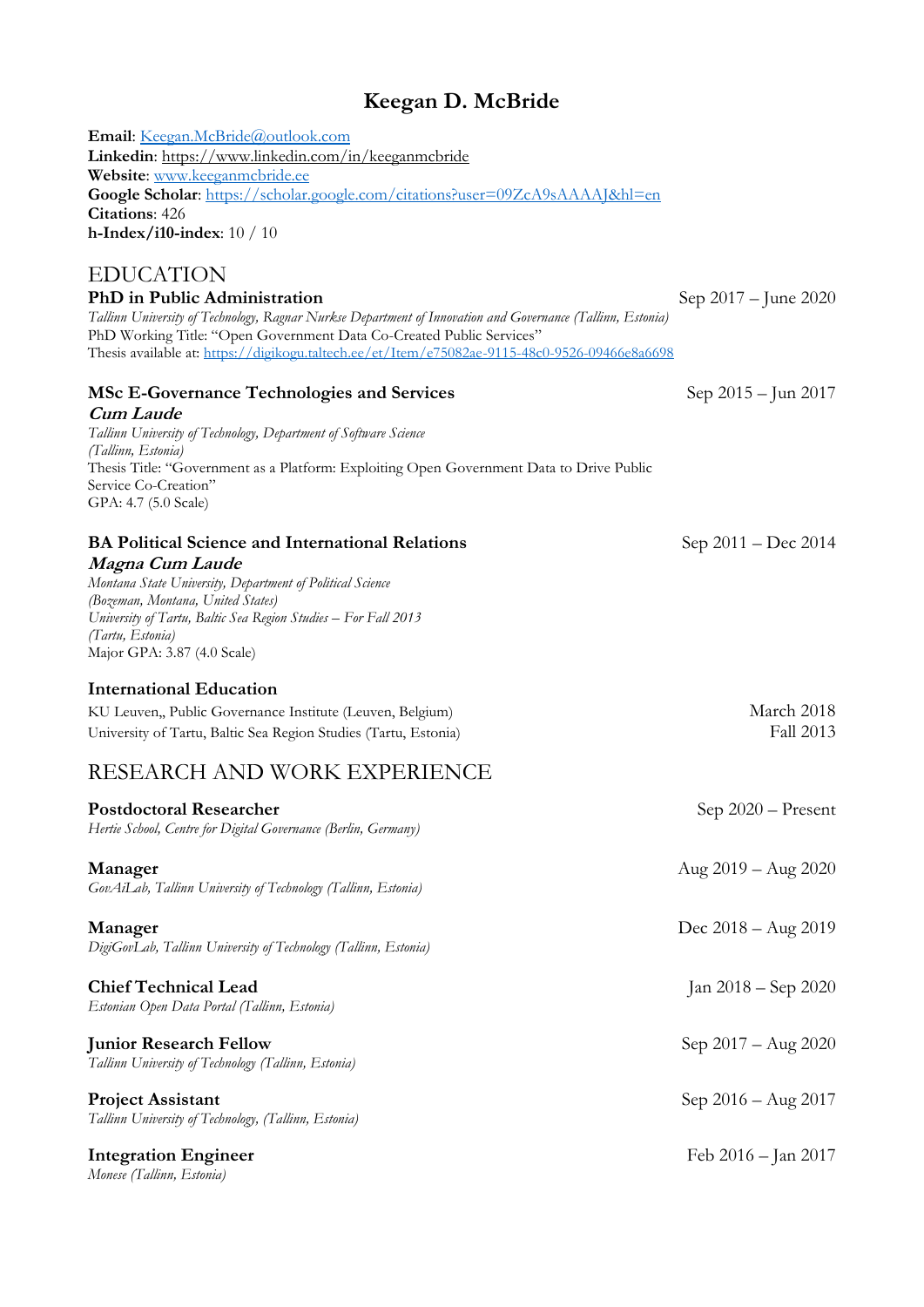*Montana State University – Department of Earth Sciences (Bozeman, Montana, United States)*

# RESEARCH PROJECTS

**Funded**

- **Scaling Digital Innovations in the Public Sector (Grant writer and researcher)** 2021 The project, a joint knowledge initiative between the McKinsey Centre for Government and a team from the Hertie School's Centre for Digital Governance, will systematically analyse existing knowledge on and real-world examples of scaling up public sector innovations. As a result of this research, new understanding will be created on how public sector innovations can be scaled, success factors and barriers will be identified, and policy recommendations will be disseminated to assist policy makers across Europe with the needed knowledge on how scaling innovations can be best achieved.
- **Master on AI for public services (AI4Gov) (Grant Writer for TTÜ).** 2020 CEF Funded (total contribution 2.1m – 300,000 for TTÜ) project to create a new Master' program on AI and public administration. Students will study in Madrid and Milan for one year to receive a new Master's degree in AI and are given the option to study in Tallinn for an additional one year to receive a second degree in e-Government Technologies and Services.
- **Faroe Islands Digitalization Study (PhD School Grant) (Grant Writer and Primary Researcher)** 2018 This was a thirty-day funded research trip to the Faroe Islands to study their current digitalization effort. The trip included over 20 interviews, direct involvement with the digitalization teams, participation in meetings, and consultation on Open Government Data initiatives. The project was funded by: ASTRA "TTÜ arenguprogramm aastateks 2016-2022" Doctoral School in Economics and Innovation Project code: 2014-2020.4.01.16-0032
- **Estonian Digital Governance Stakeholder Mapping (Internal University) (Grant Writer)** 2018 The stakeholder analysis will identify, analyse, map, and prioritize the active stakeholders in Estonian e-Government. In addition to understanding the stakeholders involved in Estonian e-Governance, this project aims to create a more complete picture of Estonian e-Governance: how it was initiated, how it developed, where it is today, and where it will be in the future.
	- **OpenGovIntelligence (H2020) (Participant)** 2016-2019 The OpenGovIntelligence project aims at stimulating sustainable economic growth in Europe through fostering innovation in society and enterprises. Towards this end, OpenGovIntelligence suggests a holistic approach for the modernization of Public Administration (PA) by exploiting Linked Open Statistical Data (LOSD) technologies. This includes new business processes, policies, and tools that will enable the active participation of the society and enterprises in data sharing and in the co-production of innovative data-driven public services.

## EDITORIAL ACTIVITIES

- Editorial Board, Data and Policy, Area Editor Focus Data-driven Transformations in Policy and Governance, Cambridge University Press: [https://www.cambridge.org/core/journals/data-and-policy/information/editorial](https://www.cambridge.org/core/journals/data-and-policy/information/editorial-board/editorial-committees)[board/editorial-committees](https://www.cambridge.org/core/journals/data-and-policy/information/editorial-board/editorial-committees)
- Editorial Board, Information Polity:<https://informationpolity.com/news-blog/new-socialmedia-editor>

## TEACHING EXPERIENCE

| Courses                                                                                                    |                    |
|------------------------------------------------------------------------------------------------------------|--------------------|
| Public Service in a Digital Age 6 ECTS<br>٠                                                                | Fall 2021          |
| Lecturer                                                                                                   |                    |
| Hertie School (Berlin, Germany)                                                                            |                    |
| EIT Digital Summer School on e-Government<br>$\bullet$                                                     | Summer 2020        |
| Lecturer and Mentor                                                                                        |                    |
| Open Government Data and Co-Creation<br>$\bullet$                                                          | January 2020       |
| Lecturer and Mentor                                                                                        |                    |
| Tallinn University, Winter School on Digital Society and Innovation                                        |                    |
| EIT Digital Summer School on Urban Mobility<br>$\bullet$                                                   | Summer, 2018, 2019 |
| Lecturer                                                                                                   |                    |
| Tallinn University of Technology, School of Information Technologies (Tallinn, Estonia)                    |                    |
| Introduction to Government Data Exchange and Interoperability Methods<br>٠                                 | Fall 2017          |
| Course design                                                                                              |                    |
| Tallinn University of Technology, School of Information Technologies (Tallinn, Estonia)                    |                    |
| TechEstonia Lab 6 ECTS                                                                                     | Fall 2017          |
| Lecturer                                                                                                   |                    |
| Tallinn University of Technology, Ragnar Nurkse Department of Innovation and Governance (Tallinn, Estonia) |                    |
| Introduction to e-Democracy 3 ECTS                                                                         | Fall 2016          |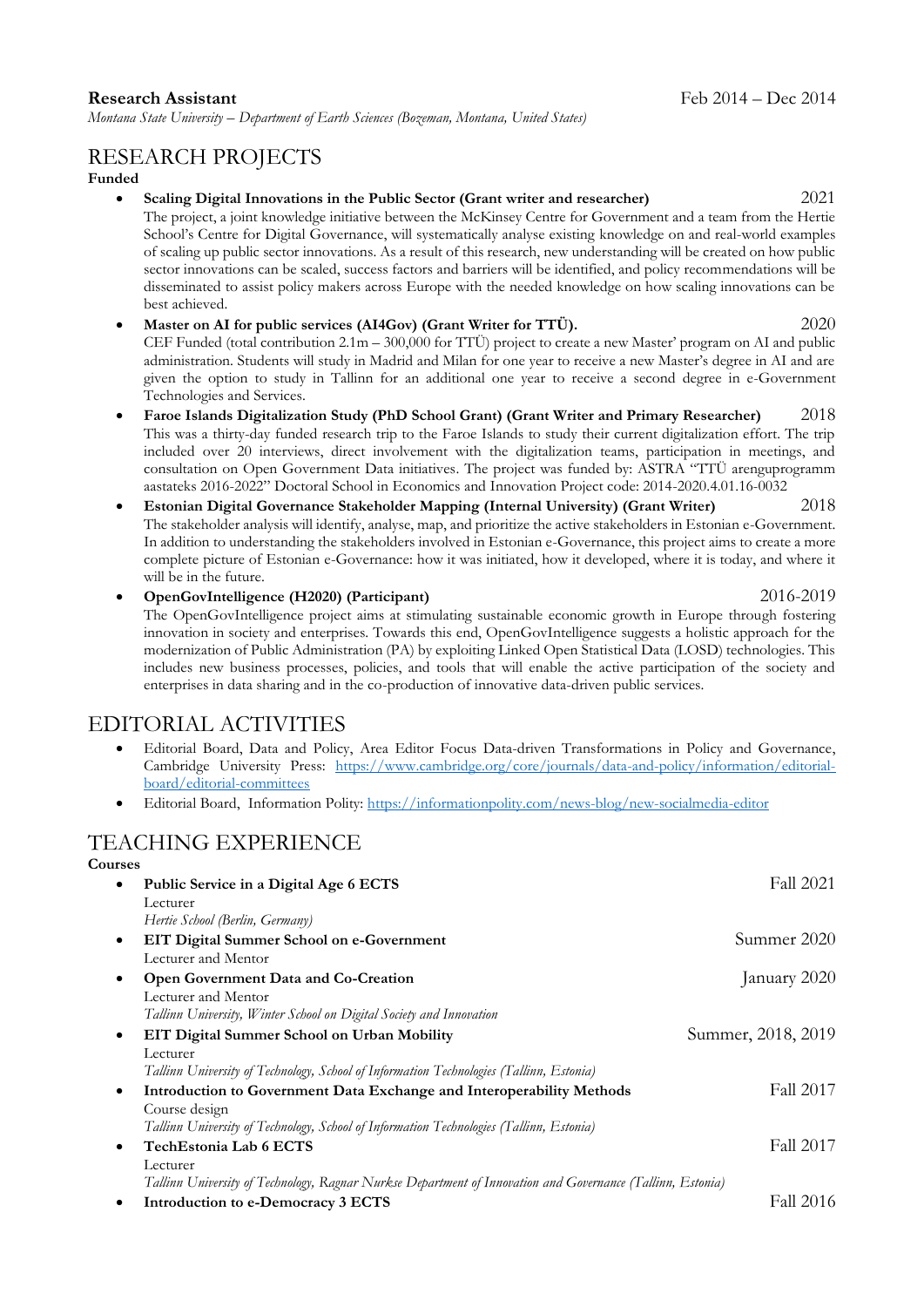Teaching Assistant *Tallinn University of Technology, Ragnar Nurkse Department of Innovation and Governance (Tallinn, Estonia)*

• **Text and Critics 8 ECTS** Spring 2014 Student Fellow

*Montana State University Honor's College*

#### **Previous Lecture Topics**

• Introduction to e-Government, Introduction to e-Democracy, Open Government Data, Co-Creation of Public Services, Introduction to R and Dplyr, Data visualization with R, Building Shiny Applications in R, Industry 4.0 in Estonia, History and Development of e-Estonia, Artificial Intelligence in the Public Sector, Internet Voting and e-Government, e-Participation, Rules as Code.

## SUPERVISION

### **Completed**

- Simon de Jong, Master's Degree, 2018, (sup) Robert Krimmer; **Keegan David Braun McBride**, The transferability of morality in design: re-embedding Estonia's digital identity network in Kyrgyzstan, Tallinn University of Technology School of Business and Governance, Ragnar Nurkse Department of Innovation and Governance.
- Nosakhare Osemwota, Master's Degree 2019, (sup) **Keegan David Braun McBride**, The Impact of ICTs on Nigerian Elections, Tallinn University of Technology School of Business and Governance, Ragnar Nurkse Department of Innovation and Governance
- Nino Chinchaladze, Master's Degree 2019, (sup) **Keegan David Braun McBride**, Understanding the Role of Cyber Crime in Global Affairs, Tallinn University of Technology School of Business and Governance, Ragnar Nurkse Department of Innovation and Governance.
- Polina Medvedieva, Master's Degree 2019, (sup) **Keegan David Braun McBride**, The role of Public Private Partnerships in Estonia's Cyber Security Strategy, Tallinn University of Technology School of Business and Governance, Ragnar Nurkse Department of Innovation and Governance.
- Diana Shysh, Master's Degree 2019, (sup) **Keegan David Braun McBride**, Open Data Ecosystems, Tallinn University of Technology School of Business and Governance, Ragnar Nurkse Department of Innovation and Governance.
- Richard Michael Dreyling III, Master's student, (sup) **Keegan David Braun McBride**, The Feasibility of ICTs Mediated Relations Between Government and Citizens in Minnesota, United States, Tallinn University of Technology School of Information Technologies, Department of Software Science.
- Lizaveta Miasayedava, Master's student, (sup) Jeffrey Andrew Tuhtan; **Keegan David Braun McBride**, Cyber Ecological Methods for the Automated Assessment of Environmental Flows: Estonia as a National Case Study, Tallinn University of Technology School of Information Technologies, Department of Computer Systems.
- Andre Lezan Fernandes, Master's student, (sup) **Keegan David Braun McBride**, Use of public procurement data for fraud and population-specific patterns detection. Challenges and opportunities for its use in the Brazilian Public Administration, Tallinn University of Technology School of Information Technologies, Department of Software Science.

## PUBLICATIONS

#### **Under Review:**

- **McBride, K.,** van Noordt, C., Misuraca, G., Hammerschmid, G. (2022). Towards a Systematic Understanding on the Challenges of Procuring Artificial Intelligence in the Public Sector. *Submitted to Technology Analysis & Strategic Management*.
- **McBride, K.,** Nikiforova, A., Lnenicka, M. (2022) Open Government Data for Crisis Management: Rapid Information Sharing and Co-Creation of Services. *Submitted to Government Information Quarterly*

#### **Accepted:**

- Dempsey, M., **McBride, K.,** Bryson, J. (2022) The Current State of AI Governance An EU Perspective. Oxford University Press handbook on AI governance and public management. *Forthcoming*
- **McBride, K**., Kupi, M., Bryson, J.B. (2022). Untangling Agile Government: On the Dual Necessities of Structure and Agility. In "Agile Government: Concepts and Practice for Future-Proof Public Administration" Eds. Stephens, M., Awamleh, R., Salem, F. *Forthcoming.*
- **McBride, K**., Misnikov, Y., Draheim, D. (2022). Discussing The Foundations for Interpretivist Digital Government Research. In "Scientific Foundations of Digital Governance and Transformation Concepts, Approaches and Challenges"
- Miasayedava, L., **McBride, K.,** & Tuhtan, J. A. (2022). Automated environmental compliance monitoring of rivers with IoT and open government data. *Journal of environmental management*, *303*, 114283.
- Shah, S. A., Yahia, S. B., **McBride, K**., Jamil, A., & Draheim, D. (2021, December). Twitter Streaming Data Analytics for Disaster Alerts. In *2021 2nd International Informatics and Software Engineering Conference (IISEC)* (pp. 1-6). IEEE.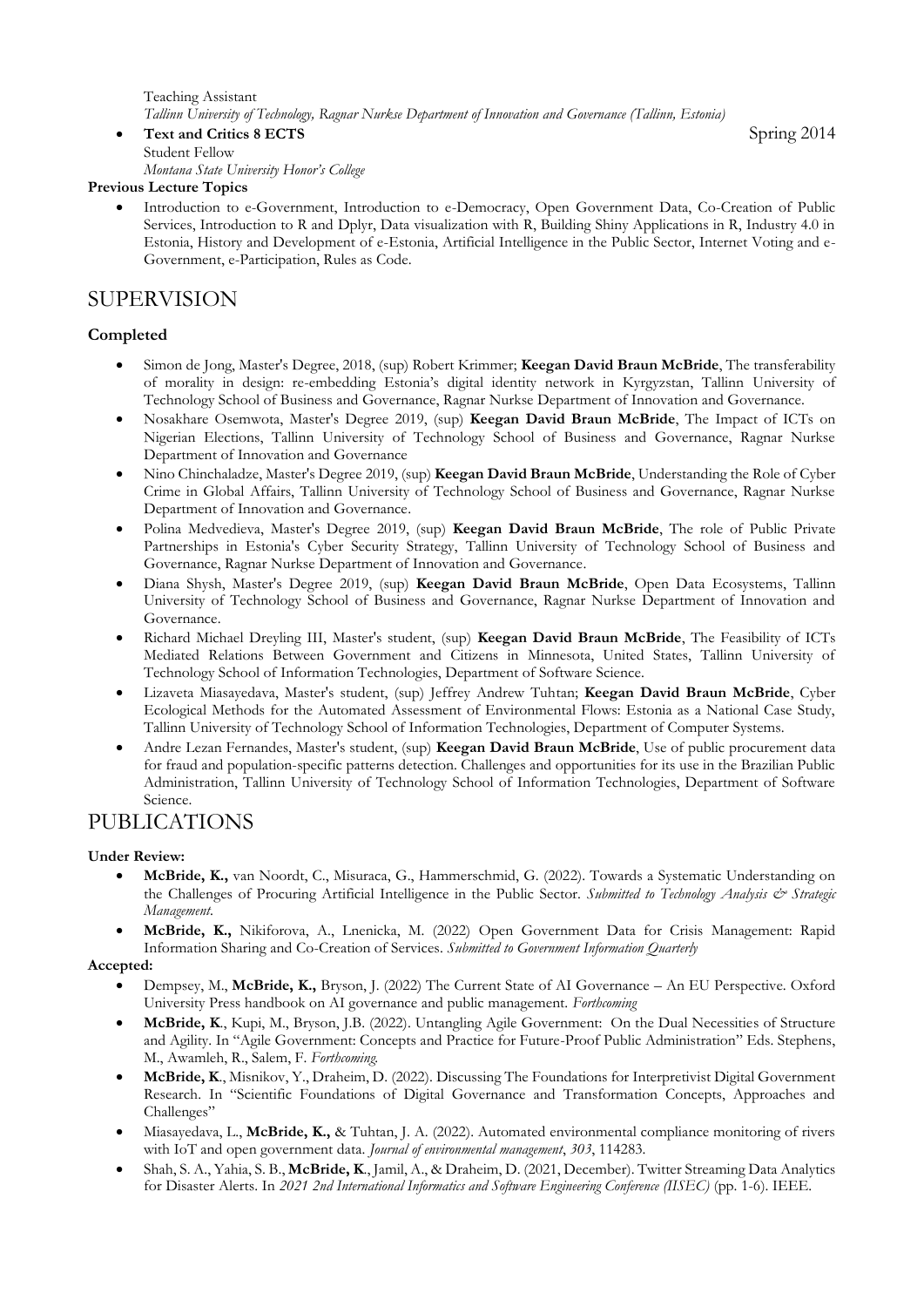- Breaugh, J., **McBride, K.,** Kleinaltenkamp, M., Hammerschmid, G. (2021) Systematic Literature Review on Scaling Innovations. Sustainability. 13(24).
- Kupi M., **McBride K.** (2021) Agile Development for Digital Government Services: Challenges and Success Factors. In: Edelmann N. et al. (eds) Electronic Participation. ePart 2021. Lecture Notes in Computer Science, vol 12849. Springer, Cham. [https://doi.org/10.1007/978-3-030-82824-0\\_11](https://doi.org/10.1007/978-3-030-82824-0_11)
- Nikiforova, A., & **McBride, K**. (2020). Open Government Data Portal Usability: A User-Centred Usability Analysis of 41 Open Government Data Portals. Telematics and Informatics, 101539.
- **McBride, K;** Draheim, D. (2020). On Complex Adaptive Systems and Electronic Government: A Proposed Theoretical Approach for Electronic Government Studies. The Electronic Journal of Electronic Government. 18(1) 43-53.
- **McBride, K;** Toots, M; Kütt, A; Shysh, D. (2020) Systemic Change, Open Data Ecosystem Performance Improvements, and Empirical Insights from Estonia: A Country-Level Action Research Study. Information Polity 25 (3) 377-402
- Draheim, D; **McBride, K**; Misnikov, Y; Hartleb, F; Lauk, M; Lemke, F; Nagumo, T; Pappel, I (2020). On the Narratives and Background Narratives of e-Government. Proceedings of the 53rd Hawaii International Conference on System Sciences 2020 (HICSS-53): January 7-10, 2020, Grand Wailea, Maui. AIS Electronic Library (AISeL) , 2114−2122.
- **McBride, K**; Kütt, A; Ben Yahia, S; Draheim, D (2019). On Positive Loops Feedback Loops in Digital Government Architecture. Proceedings of the 11th International Conference on Management of Digital EcoSystems (MEDES'19): November 12-14, 2019, Limassol, Cyprus. New York, NY: ACM, 174−180. 10.1145/3297662.3365817.
- Berryhill, Jamie; Kok Heang, Kévin; Clogher, Rob; **McBride, K** (2019). Hello, World: Artificial intelligence and its use in the public sector. Paris: OECD.10.1787/726fd39d-en.
- **McBride, K**. (2019). Sailing Towards Digitalization when it Doesn't Make Cents? Analysing the Faroe Islands' New Digital Governance Trajectory. Island Studies Journal, 14 (2), 193−214.10.24043/isj.93.
- Aavik, G.; Mayer, A.; **McBride, K**.; Krimmer, R. (2019). Is Government Welfare Able to Change? Analysing Efforts to Co-create an Improved Social Welfare System through Taking Advantage of a Collaborative Economy. Proceedings of the 51st Hawaii International Conference on System Sciences: 52nd Hawaii International Conference on System Sciences (HICSS), 8-11 January, 2019. AIS Electronic Library (AISeL) , 2954−2963.
- **McBride, K**.; Toots, M.; Kalvet, T.; Krimmer, R. (2018). Turning Open Government Data into Public Value: Testing the COPS Framework for the Co-Creation of OGD-Driven Public Services. In: M. P. Rodriguez Bolivar, K. J. Bwalya, C. Reddick (Ed.). Governance Models for Creating Public Values in Open Data Initiatives. Springer. (Public Administration and Information Technology) p. 3-31.
- **McBride, K.;** Aavik, G.; Toots, M.; Kalvet, T.; Krimmer, R. (2019). How does open government data driven cocreation occur? Six factors and a 'perfect storm'; insights from Chicago's food inspection forecasting model. Government Information Quarterly, 36 (1), 88−97.10.1016/j.giq.2018.11.006.
- **McBride, K.,** Toots, M., Kalvet, T., Krimmer, R. (2018). LEADER IN E-GOVERNMENT, LAGGARD IN OPEN DATA: EXPLORING THE CASE OF ESTONIA. *Revue française d'administration publique*, (167), 611-624.
- Mergel, I., Kattel, R., Lember, V., & **McBride, K**. (2018, May). Citizen-oriented digital transformation in the public sector. In *Proceedings of the 19th Annual International Conference on Digital Government Research: Governance in the Data Age*  (p. 122). ACM.,
- **McBride, K**., Matheus, R., Toots, M., Kalvet, T., & Krimmer, R. (2018, April). The Role of Linked Open Statistical Data in Public Service Co-Creation. In *Proceedings of the 11th International Conference on Theory and Practice of Electronic Governance* (pp. 679-681). ACM.
- **McBride, K**.; Aavik, G.; Kalvet, T.; Krimmer, R. (2017). Co-creating an Open Government Data Driven Public Service: The Case of Chicago's Food Inspection Forecasting Model. Working Papers in Technology Governance and Economic Dynamics, 76, 1−25.
- **McBride, K**; Aavik, G; Krimmer, R; Kalvet, T. (2018). Co-creating an Open Government Data Driven Public Service: The Case of Chicago's Food Inspection Forecasting Model. In Proceedings of the 51st Hawaii International Conference on System Sciences (HICSS 2018). (2453-2462). Hawaii: IEEE.
- Toots, M.; **McBride, K**.; Kalvet, T.; Krimmer, R. (2017). Open Data as Enabler of Public Service Co-creation: Exploring the Drivers and Barriers. In: Proceedings of the 2017 International Conference for E-Democracy and Open Government (CeDEM 2017) (102−112). Krems, Austria: IEEE Computer Society
- Toots, M.; **McBride, K.**; Kalvet, T.; Krimmer, R. (2017). A Framework for Data-Driven Public Service Co-Production. In: IFIP EGOVEPART 2017 conference proceedings. IFIP EGOVEPART2017 conference, St. Petersburg, Russia, September 2017. (264-275). Springer. (Lecture Notes in Computer Science).
- Hagertty, J.; **McBride, K.**; (2016). Does local monitoring empower fracking host communities? A case study from the gas fields of Wyoming. Journal of Rural Studies, 43 (February), 235−247 10.1016/j.jrurstud.2015.11.005.

**Other publications:**

• **McBride, K**., Misuraca, G., de Biase, L., Quintarelli, S. (2022) Information Society and the Future of Digital Wellbeing - World Happiness Policy Report. Global Happiness Council *Forthcoming*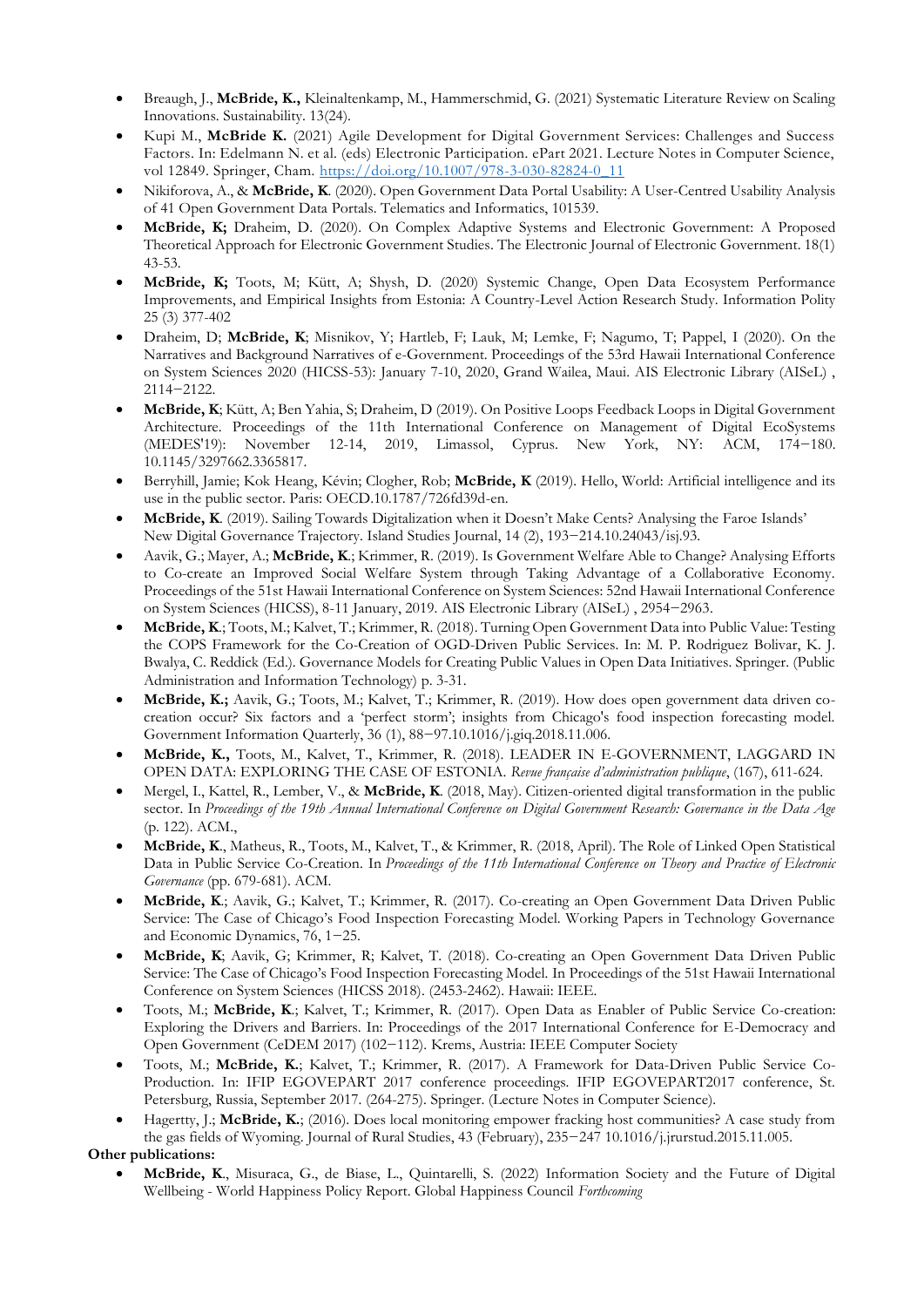- **McBride, K.** (2022). Explainer: Open Government Data.<https://www.ippi.org.il/open-government-data/>
- **McBride, K** (2021) Technical Analysis of Governmental Data Exchange and Interoperability Solutions. A Twenty Country Comparative Study*.*
- Hammerschmid, G., Münstermann, B., Pfannes, P., Pross, F., Breaugh, J., **McBride, K**., Rittler, A.M. "Und es geht doch! Wie die Skalierung digitaler Innovationen in der Verwaltung gelingt". [https://www.mckinsey.de/~/media/mckinsey/locations/europe%20and%20middle%20east/deutschland/news/pr](https://www.mckinsey.de/~/media/mckinsey/locations/europe%20and%20middle%20east/deutschland/news/presse/2021/2021-11-29%20-%20und%20es%20geht%20doch/studie_und%20es%20geht%20doch.pdf) [esse/2021/2021-11-29%20-%20und%20es%20geht%20doch/studie\\_und%20es%20geht%20doch.pdf](https://www.mckinsey.de/~/media/mckinsey/locations/europe%20and%20middle%20east/deutschland/news/presse/2021/2021-11-29%20-%20und%20es%20geht%20doch/studie_und%20es%20geht%20doch.pdf)
- **McBride, K**., Misuraca, G., de Biase, L., Quintarelli, S. (2021) Policy Brief I Surviving COVID-19 Global Happiness Council. [https://s3.amazonaws.com/happinesscouncil.org/PB1\\_Digital+Wellbeing.pdf](https://s3.amazonaws.com/happinesscouncil.org/PB1_Digital+Wellbeing.pdf)
- **McBride, K**., Misuraca, G., de Biase, L., Quintarelli, S. (2021) Policy Brief 2 Resilience in Turbulent Times– Global Happiness Council. [https://s3.amazonaws.com/happinesscouncil.org/PB2\\_Digital.pdf](https://s3.amazonaws.com/happinesscouncil.org/PB2_Digital.pdf)
- **McBride, K.**, (2021) Image of 'digital Baltics' cracks under weight of pandemic. New Eastern Europe. <https://neweasterneurope.eu/2021/03/11/image-of-digital-baltics-cracks-under-weight-of-pandemic/>
- **McBride, K.**, (2021) Image of 'digital Baltics' cracks under weight of pandemic analysis. Lithuanian Radio and Television (LRT) [https://www.lrt.lt/en/news-in-english/19/1330589/image-of-digital-baltics-cracks-under](https://www.lrt.lt/en/news-in-english/19/1330589/image-of-digital-baltics-cracks-under-weight-of-pandemic-analysis)[weight-of-pandemic-analysis](https://www.lrt.lt/en/news-in-english/19/1330589/image-of-digital-baltics-cracks-under-weight-of-pandemic-analysis)
- **McBride, K.,** (2021) Happiness, Equality, and Participation: What can Bhutan, New Zealand, and Estonia teach us about how to govern in the time of populism? Bennett Prospect Public Policy Prize Essay Contest.

# **CONFERENCES**

| $\bullet$ | The International Conference for E-Democracy and Open Government (CeDEM), Krems, Austria<br>Author, Reviewer         | 2017 |
|-----------|----------------------------------------------------------------------------------------------------------------------|------|
| $\bullet$ | IFIP EGOVEPART, St. Petersburg, Russia                                                                               | 2017 |
|           | Author, Reviewer                                                                                                     |      |
| $\bullet$ | Hawaii International Conference on Systems Sciences (HICSS), Waikoloa, Hawaii<br>Author, Reviewer                    | 2018 |
| $\bullet$ | International Conference on Electronic Governance (ICEGOV), Galway, Ireland<br>Author, Reviewer                      | 2018 |
| $\bullet$ | International Conference on Digital Governance Research (DGO), Delft, Netherlands<br>Program Committee, Panel Member | 2018 |
| $\bullet$ | IFIP EGOV-CEDEM-EPART, Krems, Austria<br>Author, Reviewer                                                            | 2018 |
| $\bullet$ | Hawaii International Conference on Systems Sciences (HICSS), Hawaii<br>Author, Reviewer                              | 2019 |
| $\bullet$ | 11th International Conference on Management of Digital Ecosystems (MEDES), Limassol, Cyprus<br>Author, Reviewer      | 2019 |
| $\bullet$ | <b>ICIS Munich, Germany</b><br>Reviewer                                                                              | 2019 |
| $\bullet$ | Hawaii International Conference on Systems Sciences (HICSS), Hawaii<br>Author, Reviewer                              | 2020 |
| $\bullet$ | IFIP EGOV-CEDEM-EPART, Linköping, Sweden                                                                             | 2020 |
| $\bullet$ | Program Committee<br>IFIP EGOV-CEDEM-EPART, Granada, Spain                                                           | 2021 |
|           | Program Committee, Author                                                                                            |      |
| $\bullet$ | International Conference on Electronic Governance (ICEGOV), Athens, Greece<br>Program Committee                      | 2021 |
| $\bullet$ | Hawaii International Conference on Systems Sciences (HICSS), Hawaii<br>Reviewer                                      | 2021 |

# JOURNAL REVIEWER

• Government Information Quarterly, Information Polity, IEEE Systems, ACM Transactions on Information Technology, Technology in Society, Public Management Review, Telematics and Informatics, JeDEM, Data and Policy

## AWARDS

| Estonian Business School's 30 under 30 in digitalization and sustainability | Aug 2021               |
|-----------------------------------------------------------------------------|------------------------|
| Bennett Prospect Public Policy Prize Essay Contest shortlisted candidate    | Apr 2021               |
| Estonian Government Specialty Scholarship                                   | Sep $2017 -$ June 2021 |